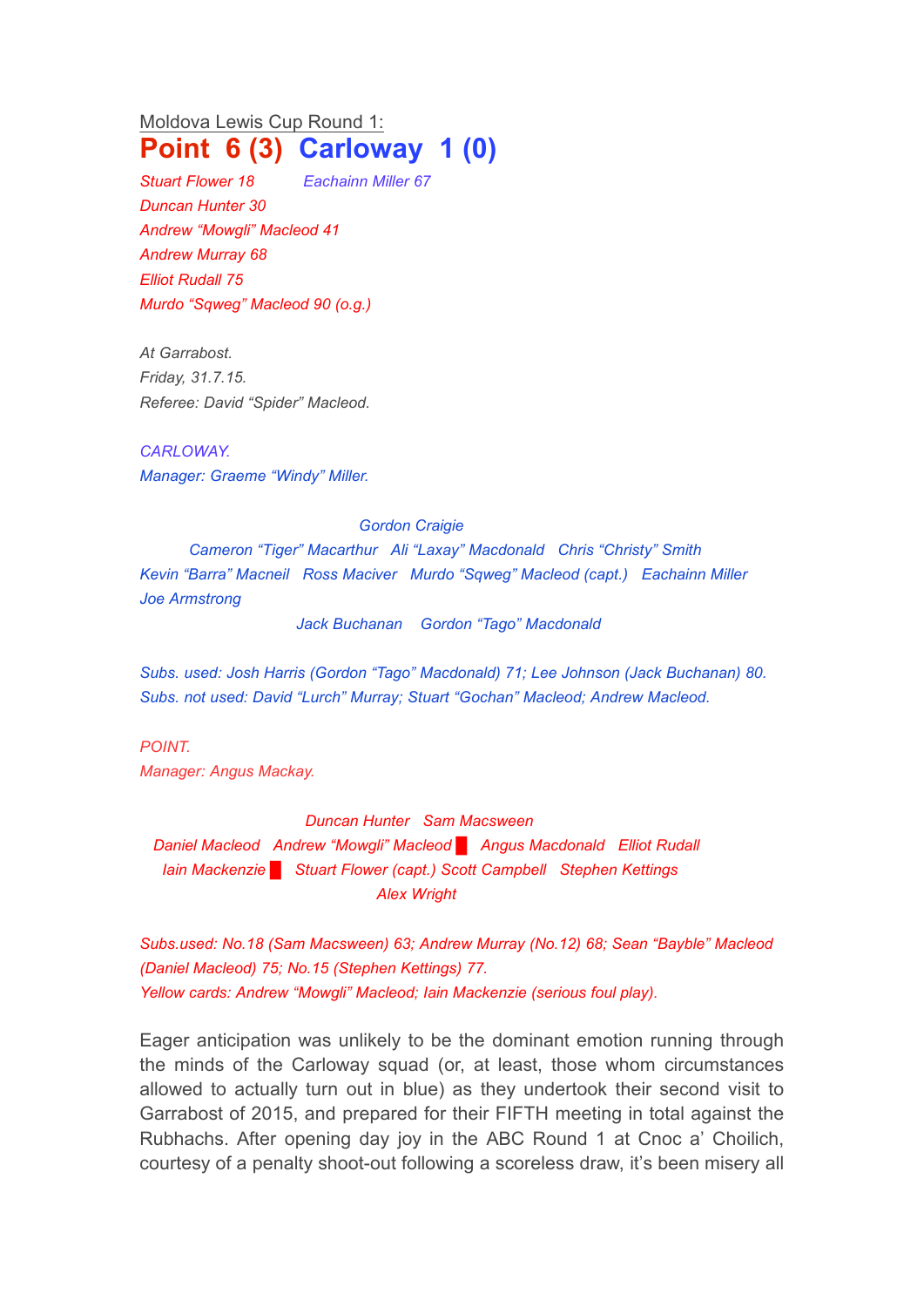the way - 2-3 in the League, 1-4 in the HAC Round 1, both in Carloway; then 0-4 in the League a fortnight ago. However, it was the manner of this last defeat which still rankled in the Carloway dressing-room because of a raft of controversial decisions which all seemed to punish na Gormaich.

There was initial encouraging news for the Blues, with the absence from the Rubhach line-up of main tormentor, Ali "Wally" Maciver (commencing a sports scholarship in the U.S.A.), defensive stalwart, Alistair Gillies, and attacking midfielder, Donald "Spike" Smith, but this hardly compensated for the absence of crucial performers from the Carloway outfit. Billy Anderson, Kenny "Dokus" Macdonald and Captain Courageous, Domhnall Mackay, were in attendance at a Breasclete wedding, while Norman "Taz" Morrison, a top performer on Monday versus Ness, was at his brother's wedding in Harris. Angus Grant, two-goal scorer against Barra last Saturday, was deemed unfit shortly before kick-off, while Josh Harris and Lee Johnson both sustained slight niggles in the pre-match warm-up and were only risked on the substitutes' bench, alongside David "Lurch" Murray, Stuart "Gochan" Macleod, and Andrew Macleod.

It may be hard to believe but there was some good news: ace striker, Jack Buchanan, who came on as a substitute against Ness for 26 minutes, after a lengthy absence, started up front beside Gordon "Tago" Macdonald. There was also a welcome return for Ross Maciver after illness and a freak injury, though he had to be used in an unusual attacking midfield role beside captain for the night, Murdo "Sqweg" Macleod; to his left, emerging star, Eachainn Miller, rapidly superseding Billy Anderson and "Sqweg" himself as prime *animateur* in the na Gormaich engine room, appeared, having recovered from the "*heavy*" treatment he received in Lionacleit, once the opposition had identified him as the main creative danger in blue.

The manager's main problem was the back-line: with no "Taz", nor Mackay to fall back for Morrison when unavailable, an untried defensive line-up was necessary. Ali "Laxay" Macdonald, who had performed creditably in a defensive position against "Wally" in the 0-4 match here, and versus Barra and Ness, adopted a more central role tonight, with Cameron "Tiger" Macarthur and Chris "Christy" Smith on either side, although who exactly was to deal with the pacy Sam Macsween was unclear, as Smith seemed more interested in tracking Duncan Hunter than Macsween. Joe Armstrong started on the left, as additional support.

After the deluge earlier in the day, a surprisingly beautiful evening greeted fans and players at Garrabost: windless, cloudless, and with a piercingly bright evening sun which shone directly into the Reds' eyes in the first half. Yes, climate change has obviously affected the weather in the east of Lewis!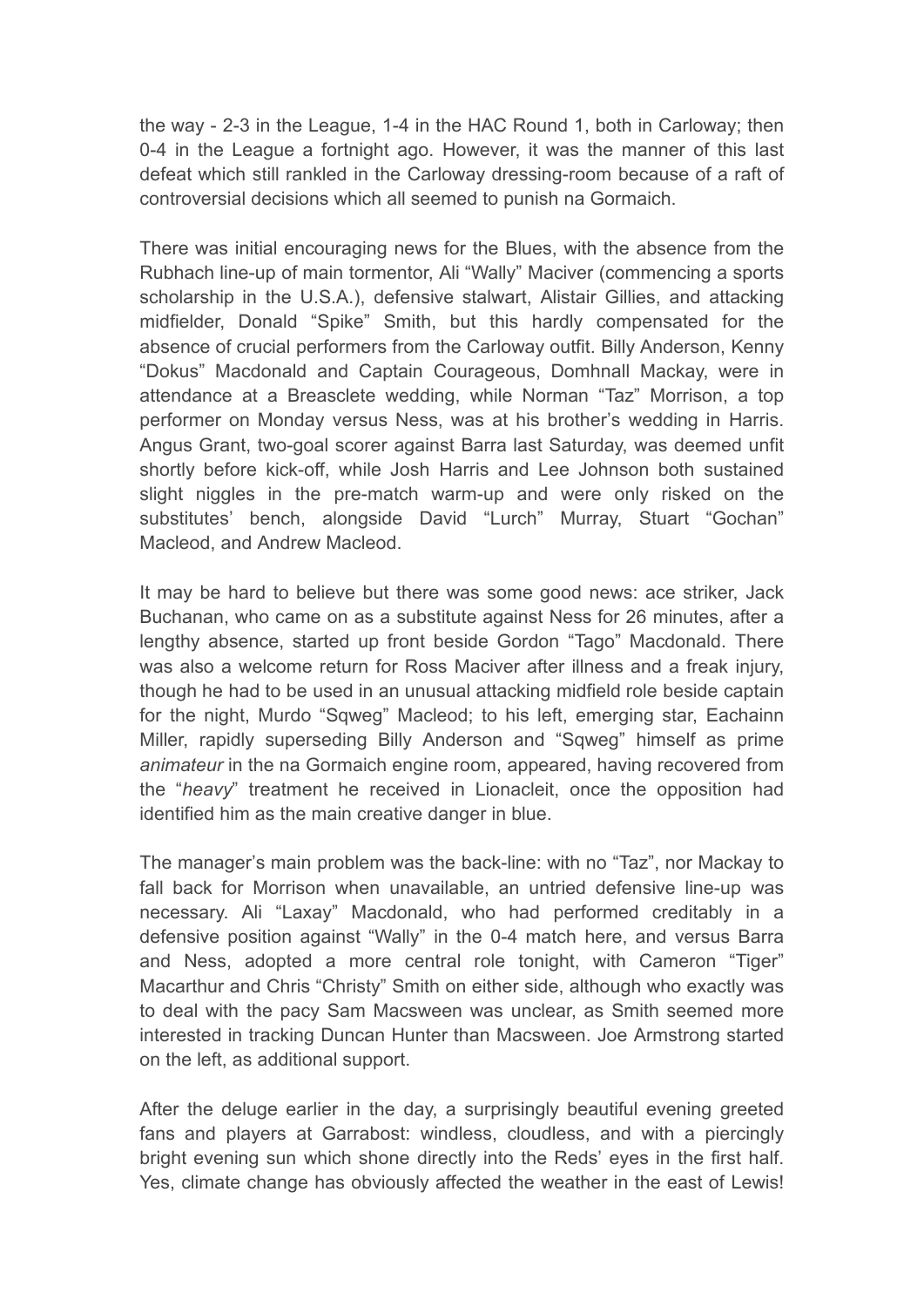It was "*Long Johns off weather*", for a change! Initial combat was inconclusive, but already impending danger was apparent from a thrusting Point midfield comprised of Elliott "Trevor Hockey" Rudall, Angus Macdonald, and Andrew "Mowgli" Macleod, the ex-Back man especially menacing with his forward runs and lay-offs to Macsween and Hunter.

A 5th minute free-kick opportunity was squandered before another excellent chance materialized in ten minutes right on the edge of the box centrally, after Hunter was felled by Smith. Macsween took it carefully over the wall but it was too slight and predictable and Craigie held safely, high to his left. Two minutes later interplay on the right between Kettings and Macdonald nutmegged Armstrong and permitted the full-back to make 20 metres from the line before squaring to the unmarked "Mowgli" in the centre but Macleod's first-time connect went straight to "Van Der Sar".

As the Blues struggled to establish a presence in midfield, the wheels eventually came off the bogie. Repeated fouls evinced a side struggling to cope. In 18 minutes yet another free-kick, this time midway within the Carloway half, out on their left, came across the box high to the far bye-line where, 8 metres from goal, Macleod met it perfectly, first-time with his left foot, to reverse-cut back square for Flower, ghosting in right in front of goal, to flick home with his left foot (**1-0**).

The Blues' makeshift side did not crumple, but took the fight to the enemy. A plus was the willingness to run at the enemy by a fearless Miller and a willingness to get forward by "Barra", Maciver, and Armstrong, but "Tago" was still obliged to retreat to support and forage, leaving Buchanan to run and run, without reward.

Suddenly, it almost came right for na Gormaich when a drive down the right saw a "Barra" feed allow "Sqweg" and "Barra" to wall-pass Mackenzie and let "Sqweg" cut in from 20 metres on Wright's left. He tried to find Buchanan; the ball rebounded. Again he fed Buchanan to his left and he in turn found "Tago" on his left; his shot came back to him and he slipped it to Armstrong moving in on the left unmarked. The young star didn't quite connect cleanly, but his low left-foot daisy-cutter non-plussed Wright low to his left and trundled across goal to smack off the far post then be booted to Swordale.

Immediately Kettings broke on the right, then played another quick one-two with Macdonald which allowed him to race on behind Armstrong to 18 metres from the bye-line, before cutting in diagonally, but his low drive ended harmlessly in the near side-netting. A minute later a repelled Blues attack saw Flower clear forward to "Mowgli", who broke at speed before playing the perfect breaker forward between "Laxay" and "Christy" for Hunter to steam in,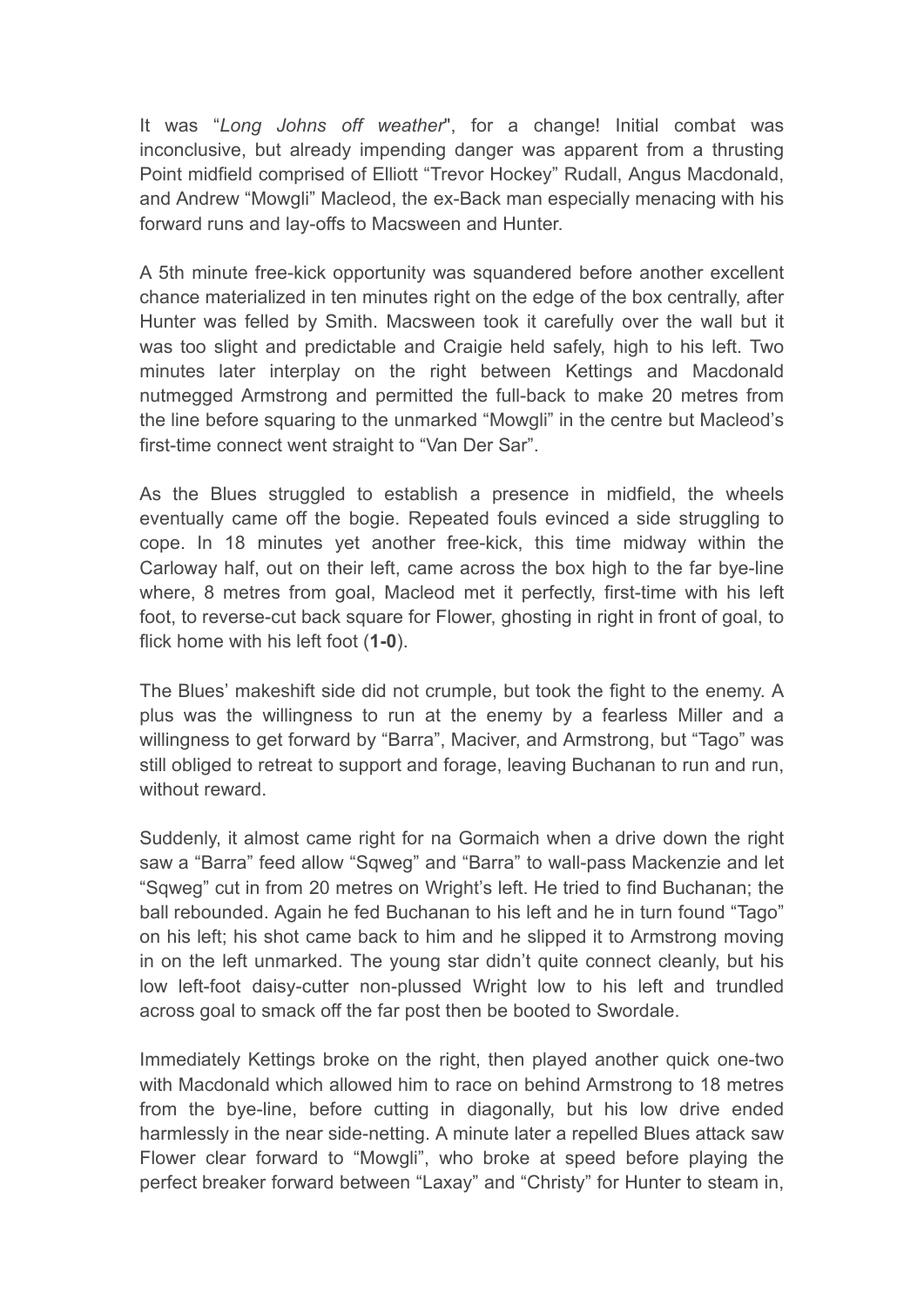and as Craigie hesitated, lob the stranded keeper perfectly from just outside the box for number 2 (**2-0**).

As Carloway began to lose shape, Point almost added a third in 37 minutes when an oddly-subdued Macsween, no doubt due to the presence of his constant shadow, "Tiger", was freed on the right by Rudall, then played in early and square to "Mowgli" on the edge of the box, but Macleod's neatlyflighted strike was tipped on to the top of the bar and over by an alert keeper.

It was only a stay-of-execution, however, as the contest ended in 41 minutes, when a faltering Blues' attack was blocked, "Tago" being forced to turn the ball back as far as "Laxay" midway within his own half, but Macsween read the pass, winning the ball off the defender inside the Carloway half, then racing unchallenged down the right, before drawing the solitary defender, "Christy", to pass square to a supporting "Mowgli", on his ownsome in the centre, and Macleod first-touched the ball instantly to the left of the approaching Craigie from 16 metres (**3-0**). Beautifully-taken by the first half's outstanding performer.

## **Half-time: Point 3 Carloway 0**

Whether or not events were transpiring better or worse for the depleted Carloway squad was immaterial. "Windy" had zero options to manoeuvre, whereas Point sensed little danger and could simply play to the mantra, "*Steady as you go*".

As expected, the score-line militated against any fast-paced opening to the second half, and it was 55 minutes before the first chance of the new half appeared, a Hunter corner on Craigie's left being met in front of goal by Flower, 10 metres out, but it flew a metre wide of the far post. Two minutes later a Macdonald free-kick, midway within the Carloway half on the Point right sent an unmarked Hunter clear on the wing to 20 metres from the byeline, before cutting the ball, square and low, to "Mowgli" in the centre, but Macleod's snap right-foot hook went well past Craigie's left-hand post.

In 65 minutes a "Tiger" block on "Wally", inside the Carloway box, to Craigie's right, fed "Laxay" moving forward in the centre. He in turn relayed the ball to "Barra" moving down the right across the centre line and the ball was quickly transferred inwards to Miller, who fought his way to the edge of the box, but his drive was blocked by Flower. However, two minutes later he was more successful, when another "Barra" run on the right ended with the ball being squared to him, midway within the Point half in the centre. As the Rubhach line retreated defensively, from 30 metres he unleashed a low unstoppable right-footer skidding deep into Wright's right-foot corner (**3-1**). What a strike!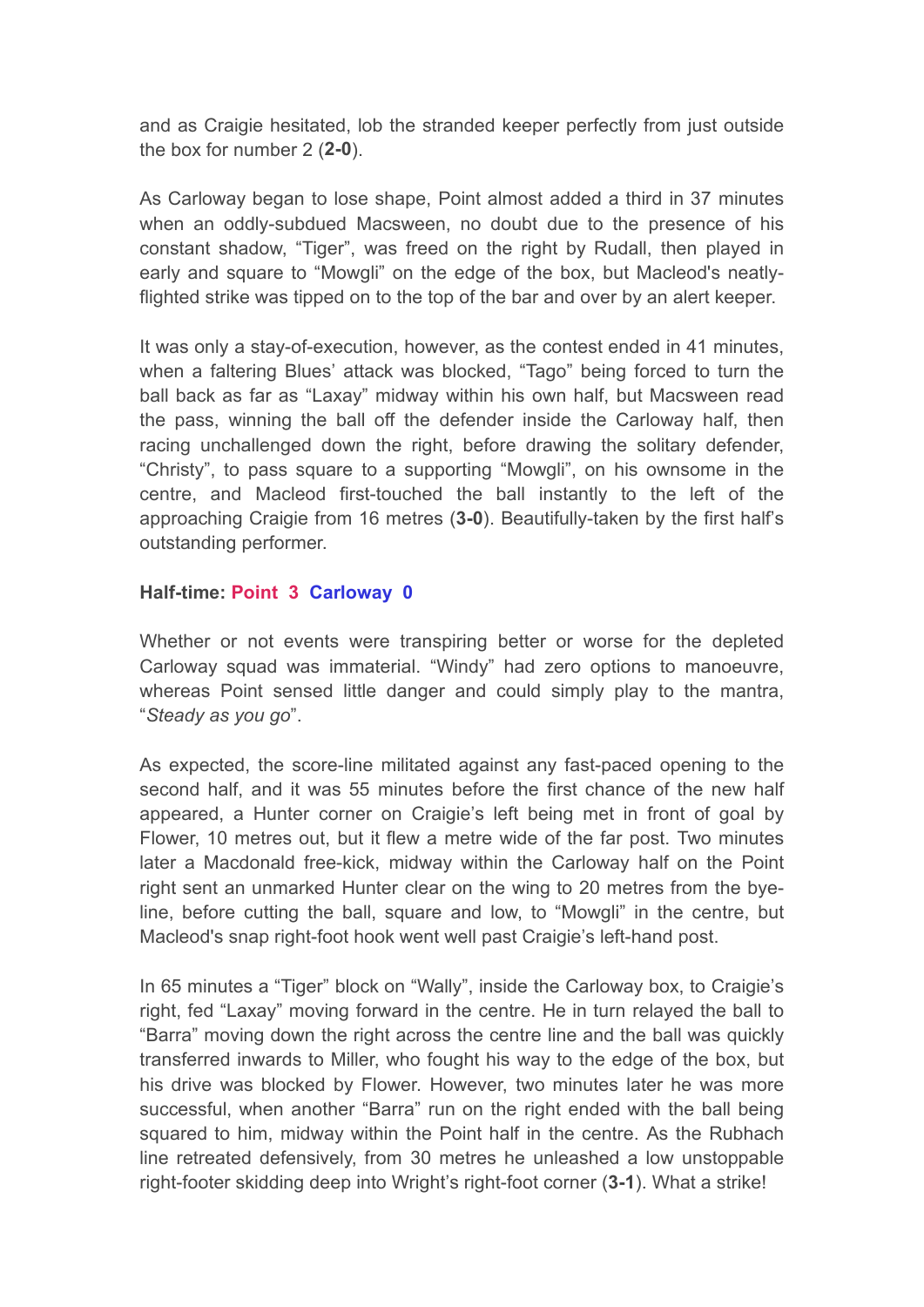Congratulations had scarcely been exchanged before the 3-goal deficit was restored. Kettings, midway within his own half, on the right touch-line, received from Wright and found "Mowgli" drifting through the centre. When he played diagonally right towards Murray moving into the left of Craigie's box, "Laxay" challenged. The ball bounced high off both of them, then backwards over the defender's head. Craigie rushed out, and as he, the ball, and Murray collided, again the ball ricochetted high, this time over the keeper's head and high into the net, inside his left-hand post (**4-1**).

The Blues could only reply with a 25-metre "Sgweg" free-kick in the centre in 73 minutes but his carefully-placed thump did not trouble Wright. More misery descended on Carloway in the 75th minute when a Macdonald corner on Craigie's left was nodded out by Smith, only as far as Rudall on the edge of the box, and he turned immediately to crash a left-footer high into the centre of the net (**5-1**).

As the game wound down, Carloway earned a few late half-chances. In 78 minutes a break down the right by "Barra" saw the ball played square inwards to Miller who in turn combined with "Sqweg" to find Harris running leftwards across the Rubhach box. The striker made an edge for himself, then reversecut a left-foot strike from 14 metres but Wright read it low to his left and pushed the drive away brilliantly with his left hand. In 86 minutes, a Macleod diagonal from midway within the Carloway half on Craigie's left, was bundled out by Smith, and "Laxay" booted the ball downfield. Miller controlled the ball neatly within the centre circle, before turning round to his left to send a perfect Jimmy McIlroy between Flower and Mackenzie for Maciver to race on to. However, a moment's hesitation by the young striker allowed an alert Wright to race to the edge of his box and boot clear. Two minutes from time, Johnson was sent clear down the right after "Sqweg" and "Barra" combined in the centre, but as he outpaced Mackenzie into the left of the Point box, Wright stormed out to block his low drive with his left foot.

Immediately, the Rubhachs broke, "Mowgli" finding Rudall in the centre, and he instantly shipped the ball onwards to Murray, clear on the right. Twelve metres from the line, he whipped across a low, square ball towards the far post, but "Sqweg" threw himself towards it to prevent the cross, and unfortunately toed it across Craigie and just inside his left-hand post (**6-1**). It perfectly summed up Carloway's night.

## **Full-time: Point 6 (3) Carloway 1 (0)**

There was little evidence tonight to suggest the Rubhachs were inclined to save themselves for Monday's crucial League clash with Lochs, though, at